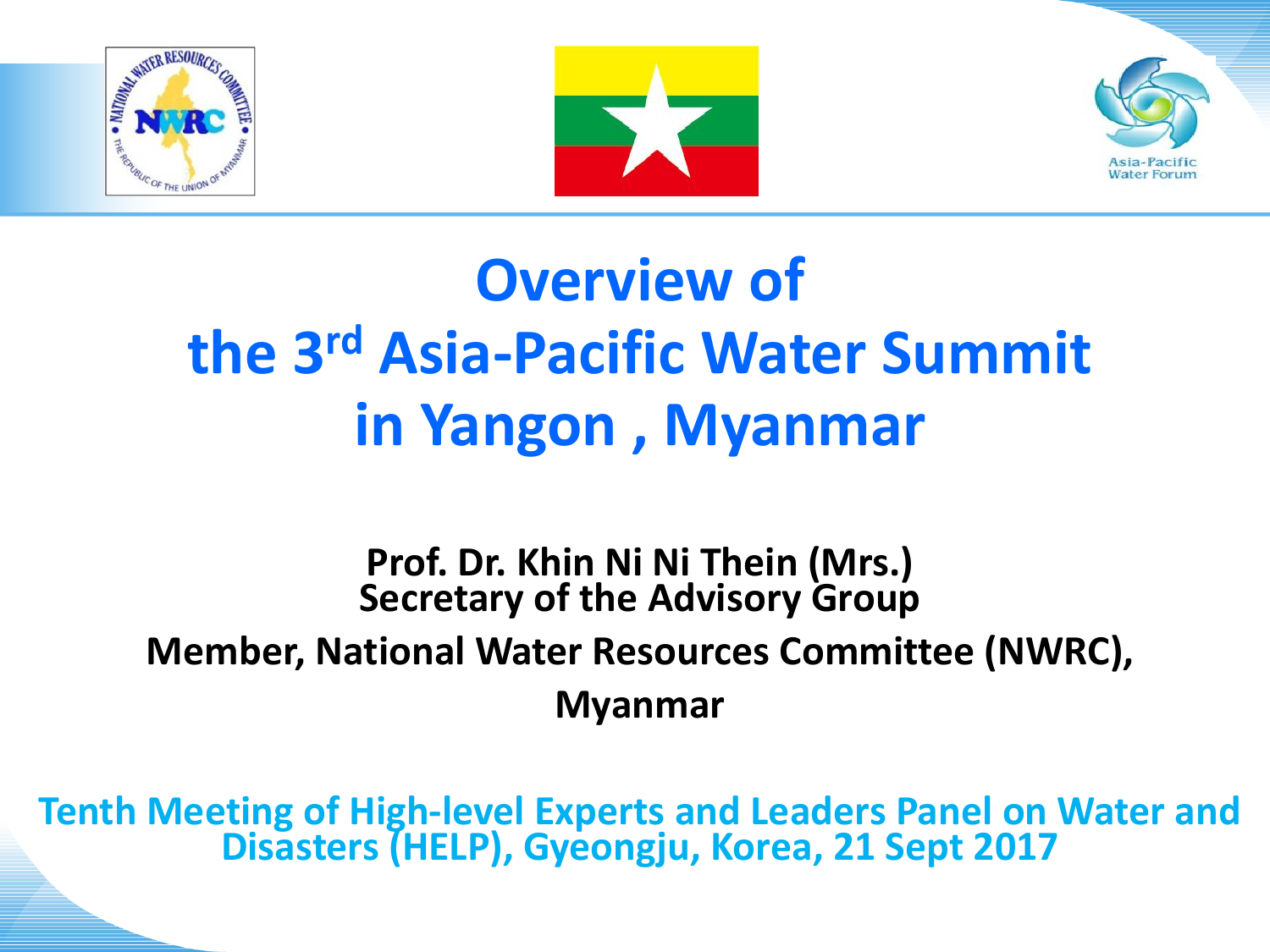**Resilience to Water-related Disasters and Climate Change are one of key national agenda for Myanmar** 



#### **Vice President referred to the 3rd APWS and the importance to address water-related disasters in his keynote speech at the 3rd UN Special Thematic Session on Water and Disasters**



H.E. Mr. Henry Van Thio Vice President of the Republic of the Union of Myanmar



Date  $\therefore$  20<sup>th</sup> July, 2017 Venue : UN Headquarter, NY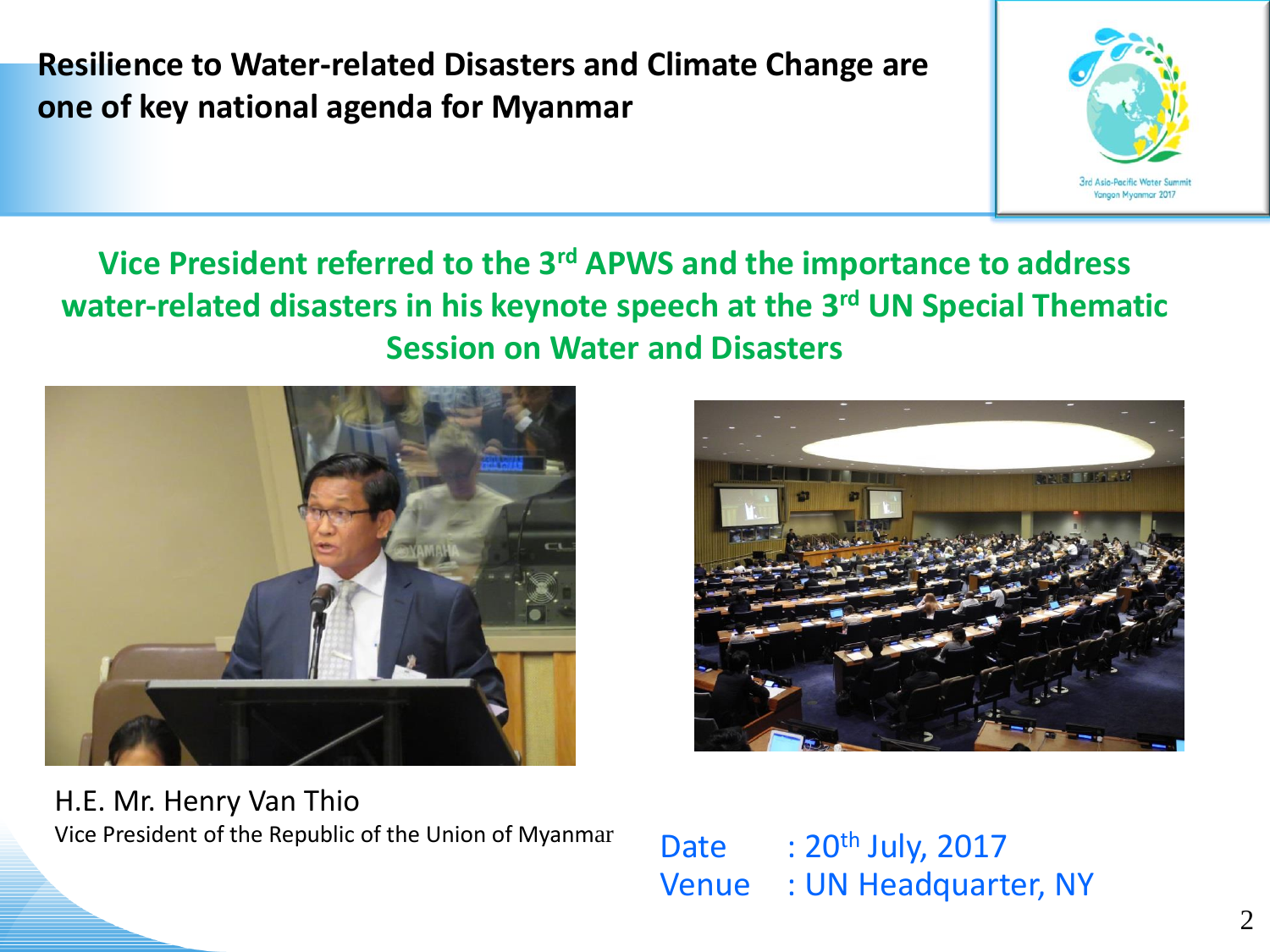**Resilience to Water-related Disasters and Climate Change are one of key national agenda for Myanmar** 

> **Breakfast Meeting to brief about the 3rd APWS** on the occasion of the UN Special Session

- Invited the Permanent Missions to UN HQ in NY, on 20<sup>th</sup> July 2017
- 22 persons from 13 countries participated.
- They welcomed Myanmar to host the APWS
- Union Minister for Social Welfare, Relief and Resettlement delivered the opening speech





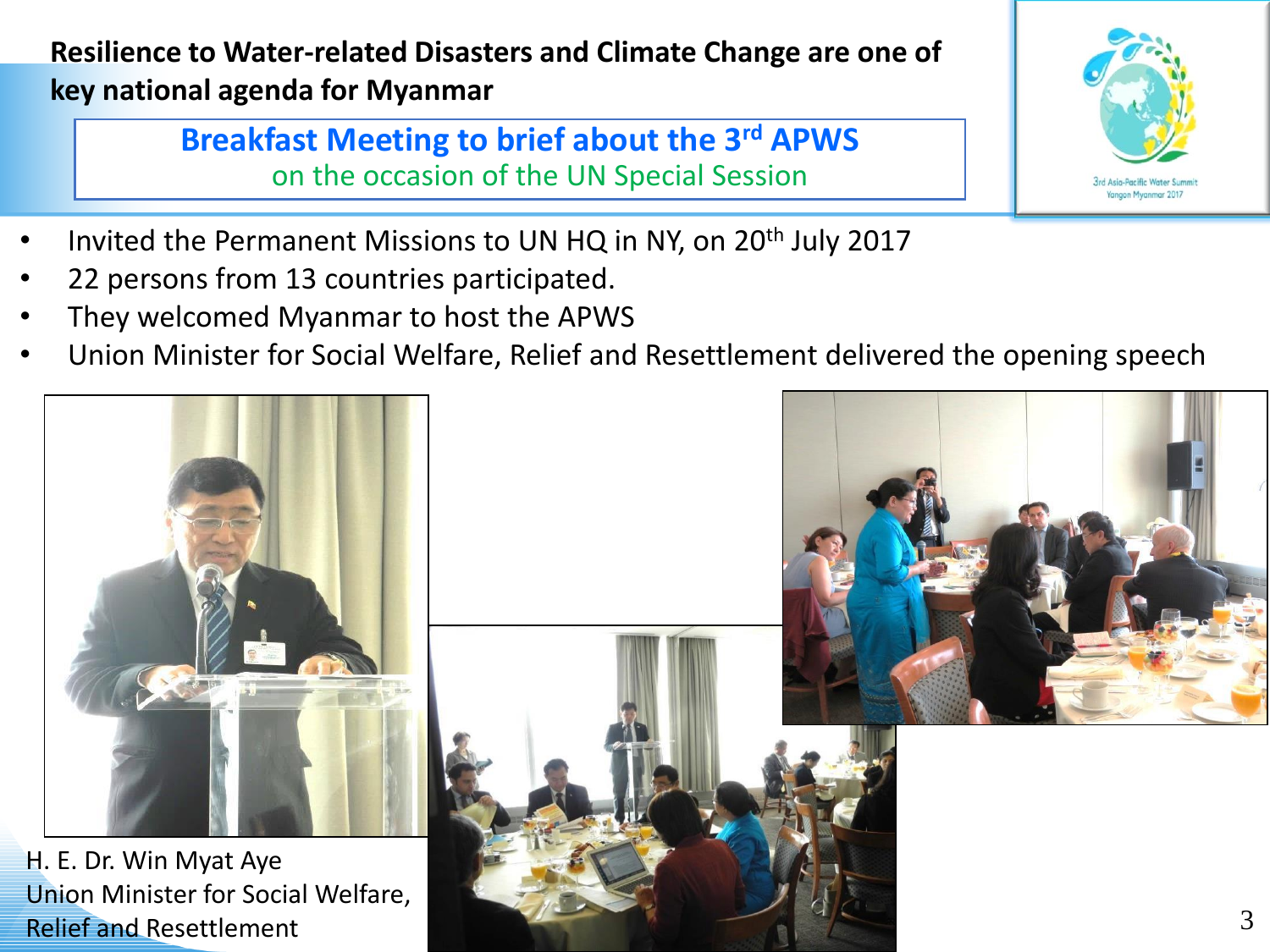# **3 rd Asia-Pacific Water Summit (3rd APWS)**



- **Date: 11 and 12 December 2017**
- **Host : the Republic of the Union of Myanmar & Asia-Pacific Water Forum (APWF)**
- Theme : **Water Security for Sustainable Development**
- **Invitees**: Heads of Governments in Asia-Pacific Region, Leaders of international, regional organizations, etc
- **Venue:** Sedona Hotel Yangon, Myanmar
- **Objectives:**
- **To set out a course toward the sustainable development of the Asia-Pacific region, the center of growth in the global economy, with a perspective on water**
- **To provide an share concrete actions, solutions, innovation toward transboundary and multi-partnership cooperation for integrated water resources management an water-based economy**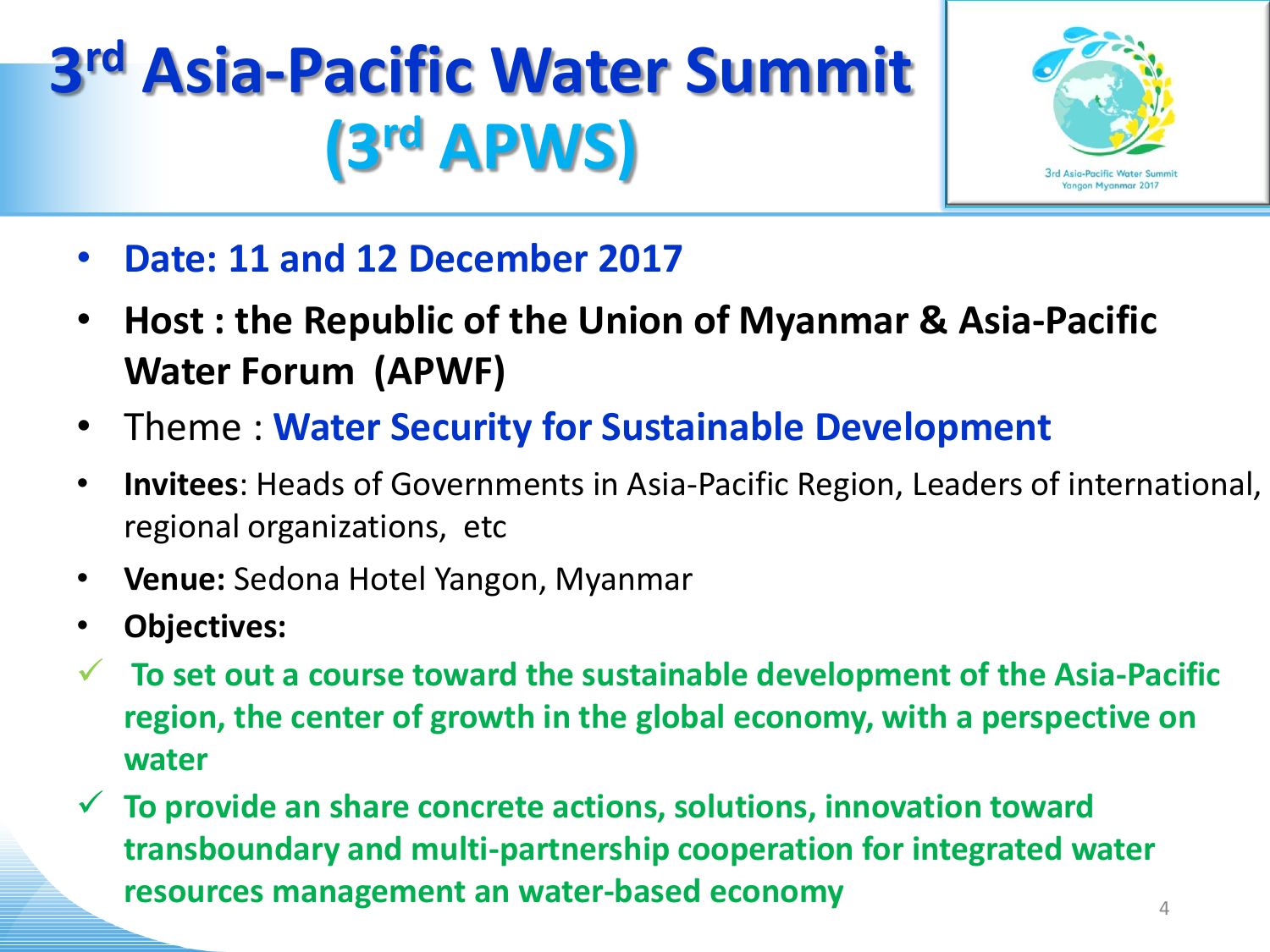

# **3 rd Asia-Pacific Water [Summit](Asia-Pacific(20-9-17)SummitLevel-list_MOFA Mm.pdf) (3rd APWS)**

ပြည်ထောင်စုသမ္မတမြန်မာနိုင်ငံတော်အစိုးရ နိုင်ငံခြားရေးဝန်ကြီးဌာန



သို့

စာအမှတ်၊ ၃၃ ၆၂ ၆၇ (**၅၂၆၀** ) ရက်စွဲ၊ ၂၀၁၇ ခုနှစ်၊ စက်တင်ဘာလ <sup>သွ</sup> ရက်

အမျိုးသားအဆင့်ရေအရင်းအမြစ်ကော်မတီ

တတိယအကြိမ် အာရှ-ပစိဖိတ်ရေညီလာခံကျင်းပရေးအတွက် ဖိတ်ကြား အကြောင်းအရာ။ စာများ ပေးပို့ပြီးဖြစ်ပါကြောင်း အကြောင်းကြားခြင်း ရည် ညွှန်း ချက်။

အမျိုးသားအဆင့်ရေအရင်းအမြစ်ကော်မတီ၏ ၁၅-၈-၂၀၁၇ ရက်စွဲပါ စာ အမှတ်၊ ၁၂၇/ အမသ/ ကမတ (၂)/၂၀၁၇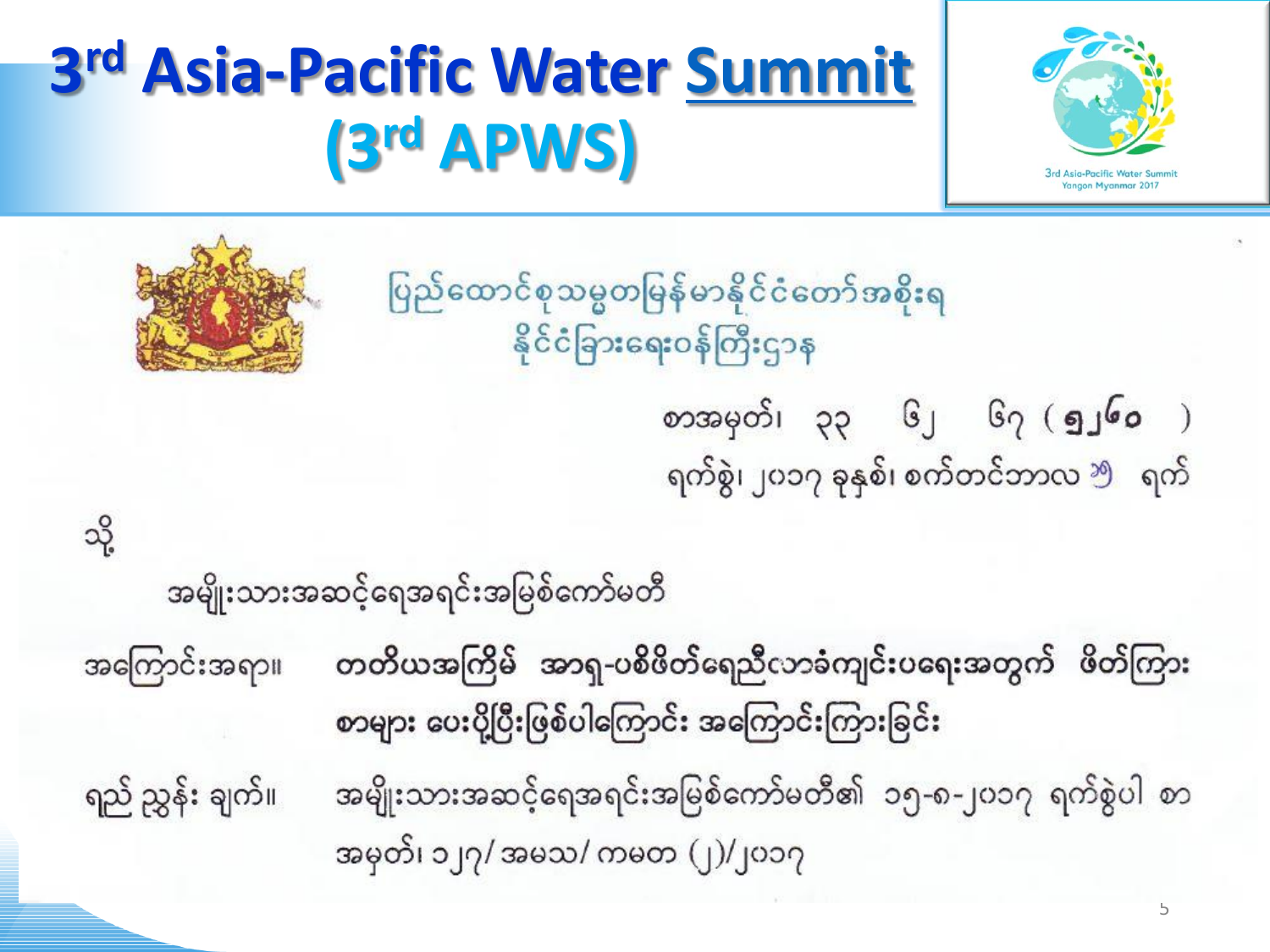# **Program for the 3rd APWS**



| Day 1                                                                                                                                                                                                                                                                   | Day 2                                                                                                                                                                                                                                                                                                            |
|-------------------------------------------------------------------------------------------------------------------------------------------------------------------------------------------------------------------------------------------------------------------------|------------------------------------------------------------------------------------------------------------------------------------------------------------------------------------------------------------------------------------------------------------------------------------------------------------------|
| <b>Morning</b>                                                                                                                                                                                                                                                          | <b>Morning</b>                                                                                                                                                                                                                                                                                                   |
| <b>Opening Ceremony</b><br>$\bullet$<br>Welcome & Keynote Address from the<br>$\bullet$<br>Summit Level Representative of Myanmar<br>Note Address<br>from Heads of<br>$\bullet$<br>Key<br>Asia-Pacific<br>Government<br><i>in</i><br>and<br>International organizations | <b>Cross-Cutting theme Sessions</b><br>Financing Water-based Economy: Delivering<br>Sustainable Development Goals<br>Multi-Stakeholders Partnership Dialogue for Regional<br>$\bullet$<br>Cooperation<br>Heads of Government Leaders Statement toward<br>$\bullet$<br>Water Security for Sustainable Development |
| Afternoon                                                                                                                                                                                                                                                               | Afternoon                                                                                                                                                                                                                                                                                                        |
| 8 Parallel Thematic Sessions                                                                                                                                                                                                                                            | <b>Closing Ceremony:</b><br>Recap of discussion in the 3rd APWS<br>3rd APWS Key Messages & Outcomes<br>$\bullet$<br>Adoption of the 3rd APWS Declaration<br>$\bullet$<br><b>Closing Remarks</b><br>$\bullet$<br>6                                                                                                |
| Welcome Reception hosted by Myanmar                                                                                                                                                                                                                                     | <b>Farewell Cocktail hosted by APWF</b>                                                                                                                                                                                                                                                                          |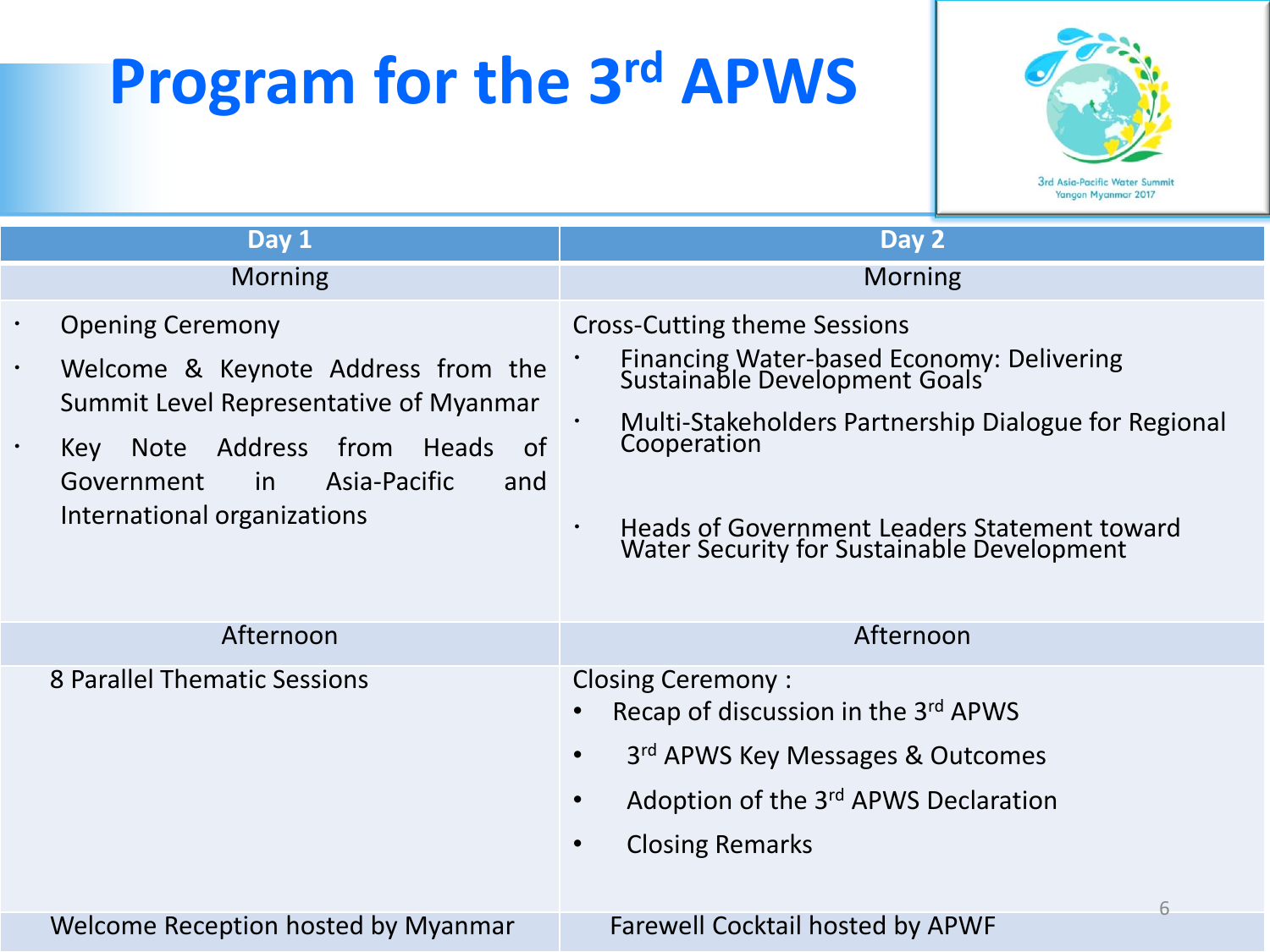# **Parallel Thematic Session**



|           | <b>Themes</b>                                                                             |
|-----------|-------------------------------------------------------------------------------------------|
|           | Reviving Hydrological Cycles: Rainwater Harvesting and Sustainable Groundwater Management |
|           | <b>Ensuring Urban Water Supply</b>                                                        |
|           | Improving Sanitation and Wastewater Management                                            |
| $\bullet$ | <b>Enhancing Resilience: Grappling with Water-related Disasters and Climate Change</b>    |
| $\bullet$ | <b>Water and Pacific Island Countries</b>                                                 |
| $\bullet$ | <b>Better Water Governance: IWRM</b>                                                      |
| $\bullet$ | Sizing the Nexus: Water-Food-Energy-Ecosystem nexus                                       |
| $\bullet$ | To Lead: Bigger Roles for Women and Youth                                                 |
| $\bullet$ | Working Together: Multi-stakeholders partnership for building regional cooperation        |

• Financing Water-based Economy: Delivering SDGs 7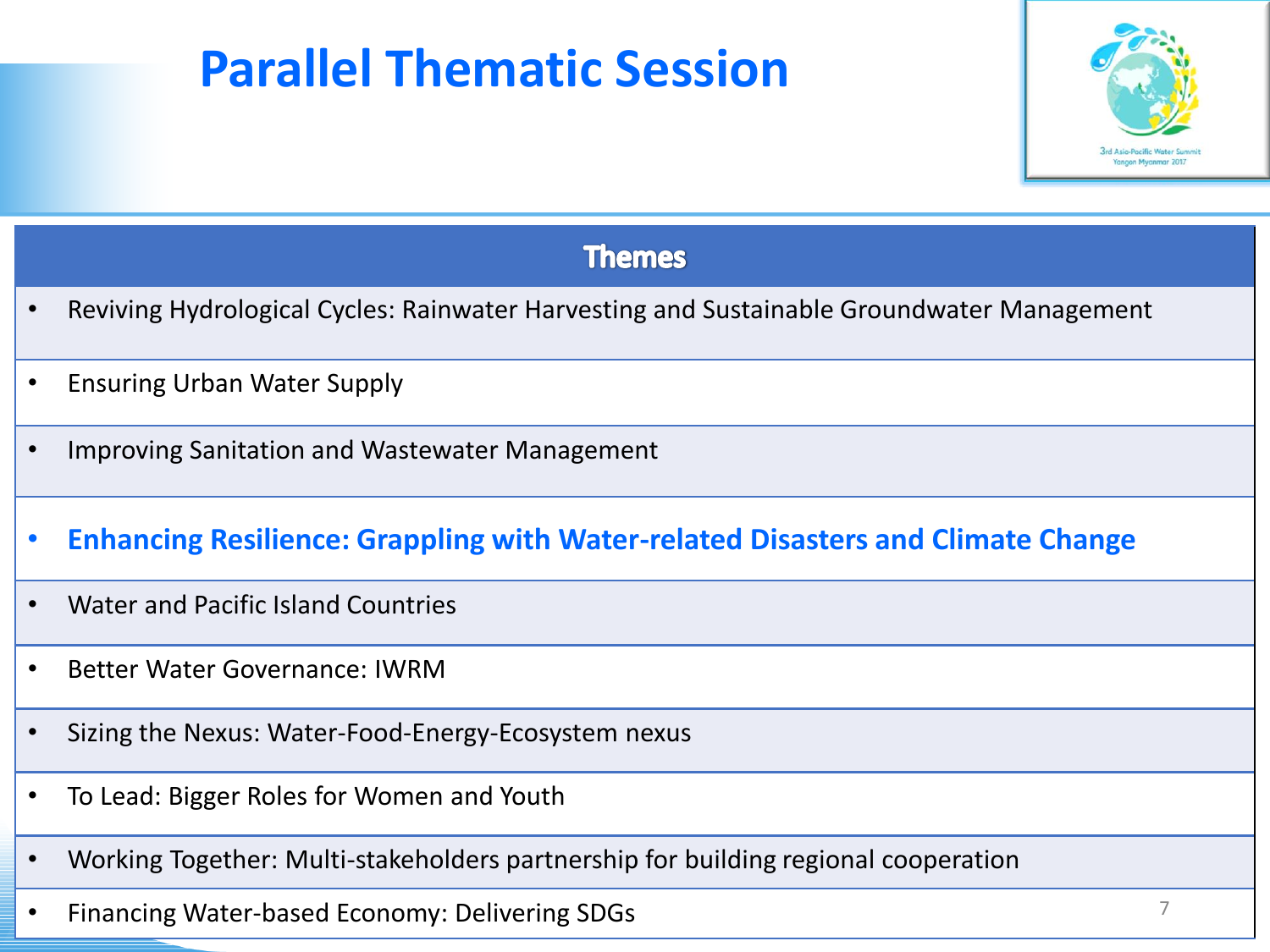# **3 rd Asia-Pacific Water Summit (3rd APWS)**



**Thank you for your attention and Welcome to Myanmar!**

**Prof. Koike will continue the Presentation with the "Water and Disaster related Sessions organisation".**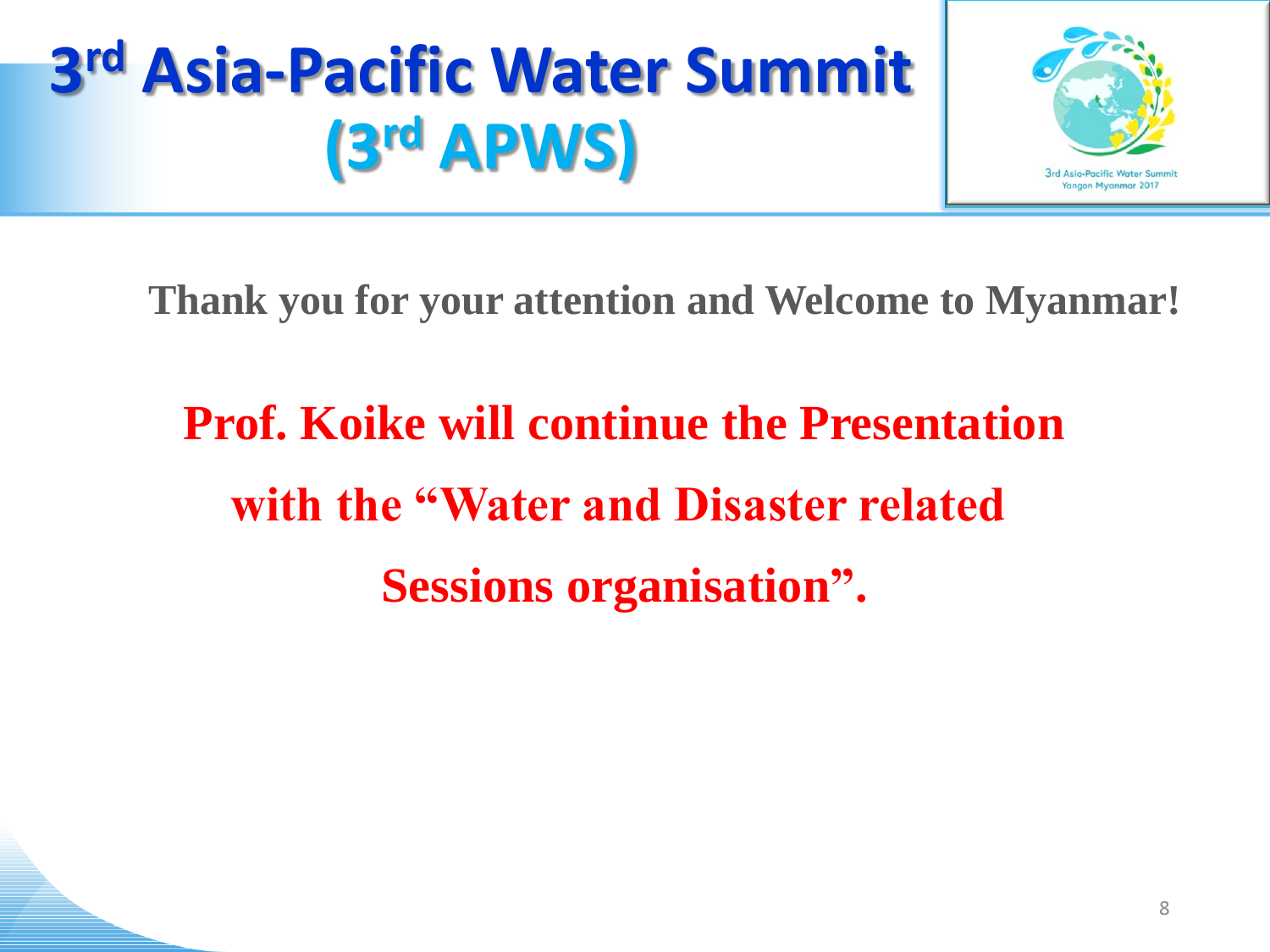# Thematic Session Proposal for 3rd Asia-Pacific Water Summit (APWS)

## • **Outline**

- $\checkmark$  Time & Date:
	- 13:30 15:00 & 15:30 17:00, December 11, 2017
- Co-Organizers: HELP Secretariat, ICHARM, ICIMOD
- $\checkmark$  Session Title:
	- Water and Disasters in the Context of Climate Change
	- From the Mountain to the Ocean –

# • **Objective**

- $\checkmark$  Focus on the discussion on water from mountain to ocean
- $\checkmark$  Discuss to find out the common challenges and their solution, and the framework for actions together in the region.

## • **Structure**

- $\checkmark$  Part 1: Keynote speeches by the world's high-level leaders in the water and disasters
- $\checkmark$  Part 2: Country Reports on New Effort
- $\checkmark$  Part 3: Discussion focusing on the water problems from mountain to ocean and the state of the state of the state of the state of the state of the state of the state o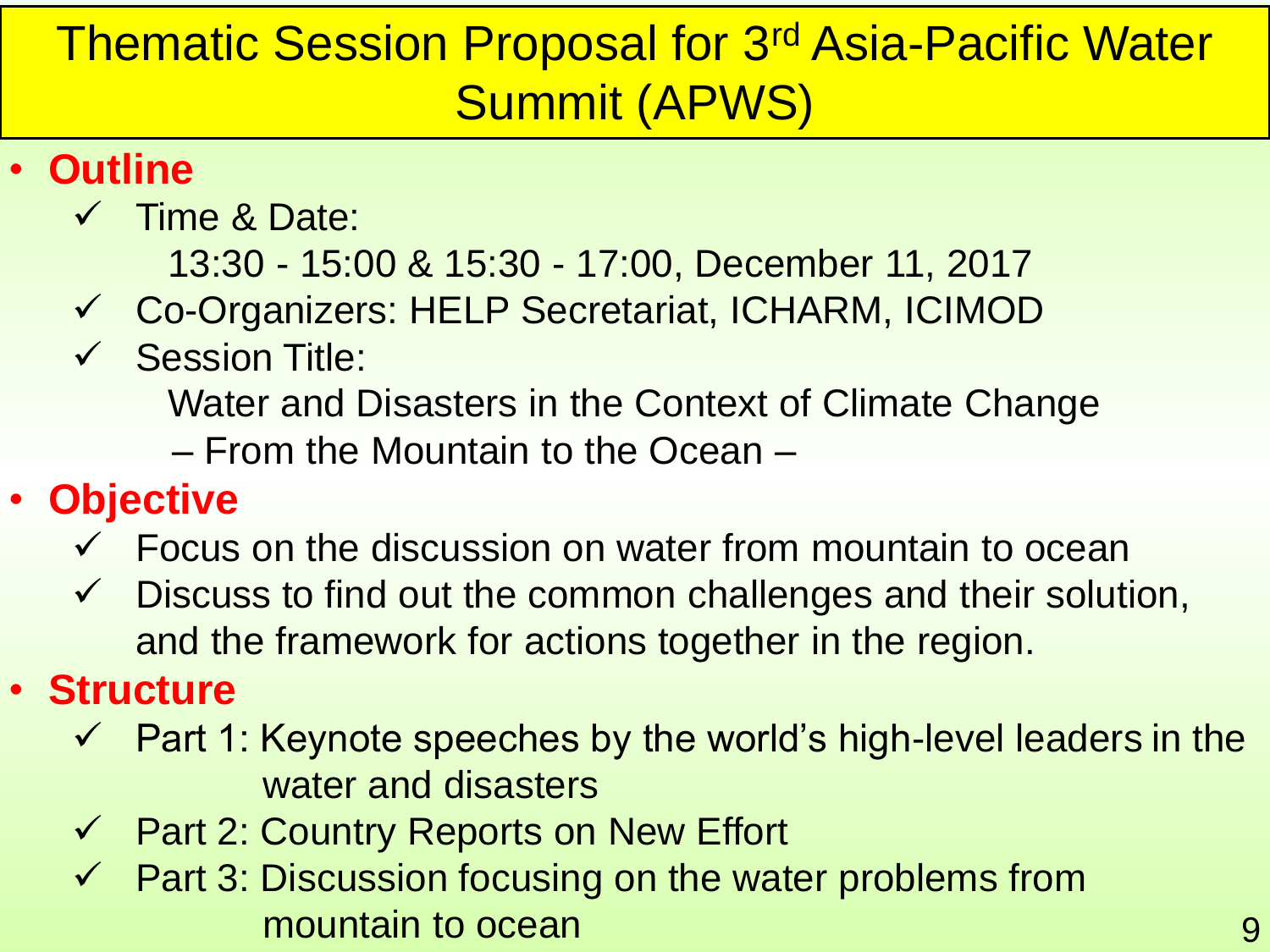#### Thematic Session Proposal for 3rd APWS

– Part 1 –

#### • **Title:**

Keynote speeches by the world's high-level leaders in the water and disasters

#### • **Chair:**

H.E. Ms. Melanie Schultz van Haegen, Minister, Ministry of Infrastructure and the Environment, Kingdom of the **Netherlands** 

#### • **Keynote speakers:**

- Dr. Han Seung-soo, Chair of HELP, Special Envoy of the UN Secretariat-General for Disaster Risk Reduction and **Water**
- H.E. Ms. Ameenah Gurib-Fakim, President of Mauritius

#### • **Program:**

- 13:30 13:35 Opening address by Chair
- 13:35 14:05 Keynote Speeches

14:05 - 14:10 Summary and closing 10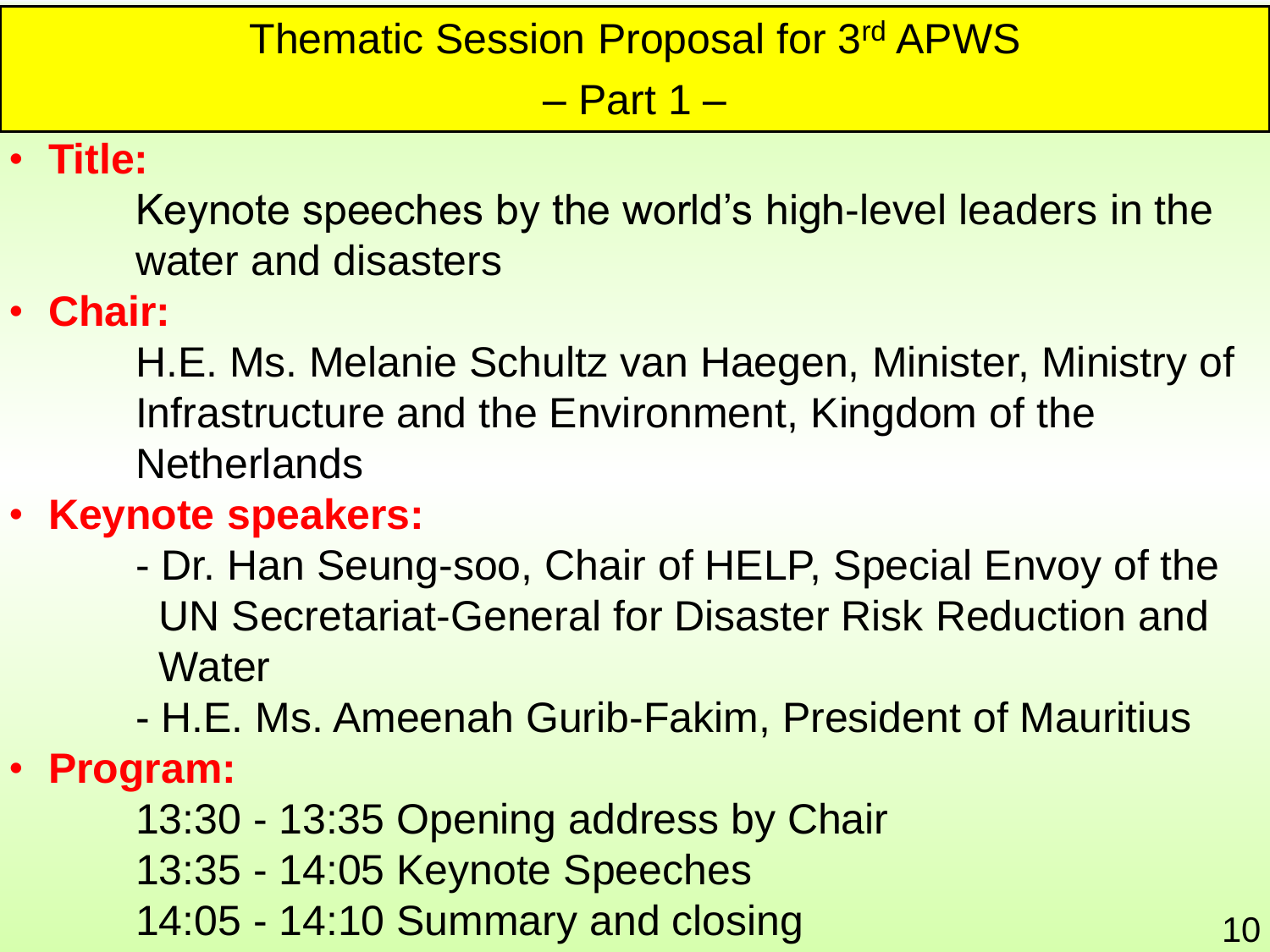### Thematic Session Proposal for 3rd APWS

– Part 2 –

# • **Title:**

Country Reports on New Efforts

• **Chair:**

H. E. Mr. Peter Thomson, President of 71<sup>st</sup> session of the United Nations General Assembly, Permanent Representative to the United Nations of Fiji

## • **Presenters:**

- Myanmar
- Philippines
- Sri Lanka
- Country(ies) recommended by SOPAC
- **Program:**
	- 14:10 14:15 Opening address by Chair
	- 14:15 14:55 Country Reports
	- 14:55 15:00 Summary and closing